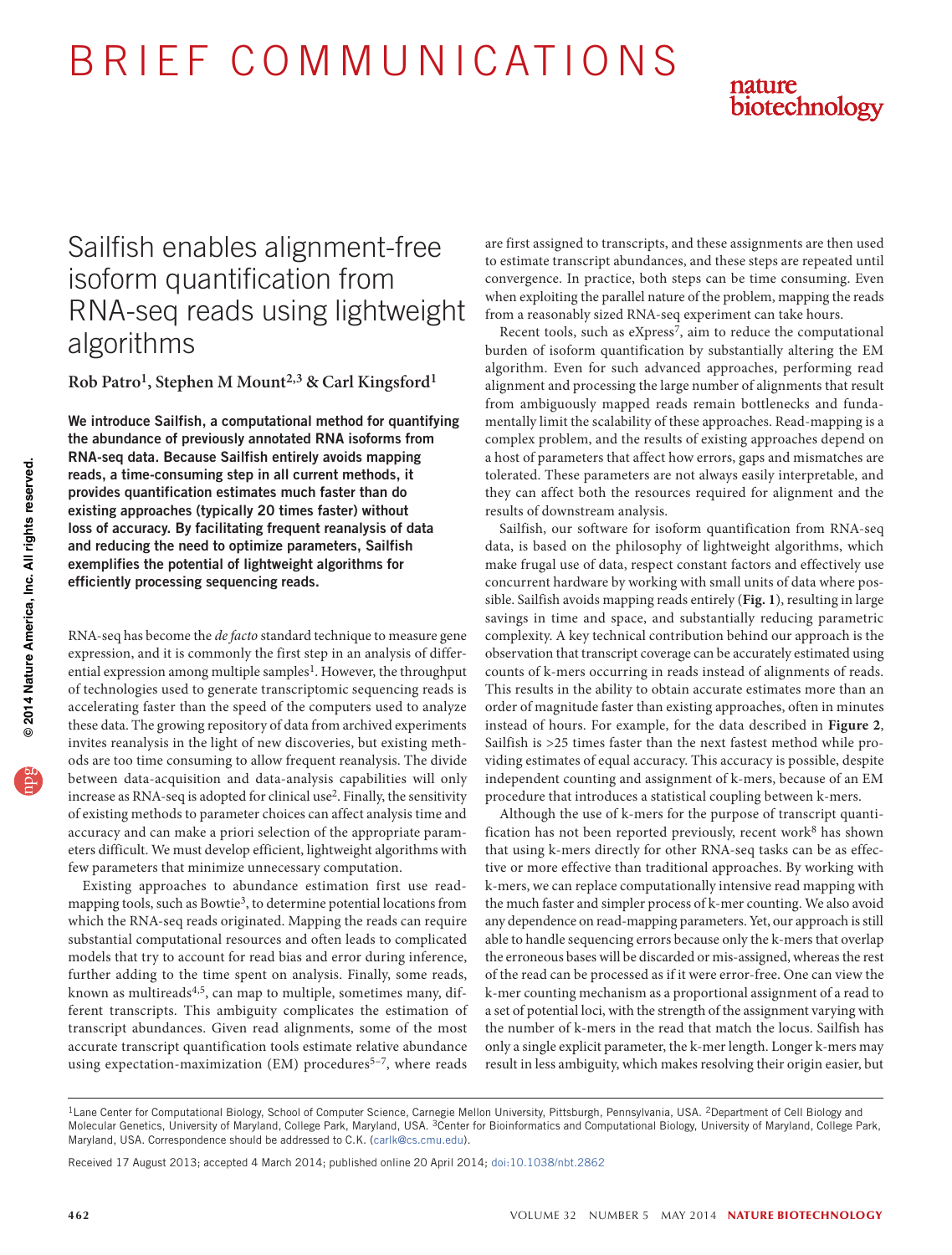## B R I E F COMMUNICATIONS

<span id="page-1-0"></span>Figure 1 Overview of the Sailfish pipeline. (a,b) Sailfish consists of an indexing phase (a) that is invoked by the command 'sailfish index' and a quantification phase (b) invoked by the command 'sailfish quant'. The Sailfish index has four components: (1) a perfect hash function mapping each k-mer in the transcript set to a unique integer between 0 and *N*−1, where *N* is the number of unique k-mers in the set of transcripts; (2) an array recording the number of times each k-mer occurs in the reference set; (3) an index mapping each transcript to the multiset of k-mers that it contains; (4) an index mapping each k-mer to the set of transcripts in which it appears. The quantification phase consists of counting the indexed k-mers in the set of reads and then applying an EM procedure to determine the maximum-likelihood estimates of relative transcript abundance. K-mer count assignments are illustrated by vertical gray bars on lines representing known transcripts; the horizontal lines intersecting the gray bars represent the average of the current k-mer count assignments for each transcript.

may be more affected by errors in the reads (**Supplementary Fig. 1**). Further, many of our data structures can be represented as arrays of atomic integers (Online Methods). This allows our software to be concurrent and lock-free where possible, leading to an approach that scales well with the number of available CPUs (**Supplementary Fig. 2**). Additional benefits of the Sailfish approach are discussed in **Supplementary Note 1**.

Sailfish works in two phases: indexing and quantification (**[Fig. 1](#page-1-0)**). A Sailfish index is built from a particular set of reference transcripts (a FASTA sequence file) and a specific choice of k-mer length, *k*. The index consists of data structures that make counting k-mers in a set of reads and resolving their potential origin in the set of transcripts efficient (Online Methods). The most important data struc-ture in the index is the minimal perfect hash function<sup>[9](#page-2-7)</sup> that maps each k-mer in the reference transcripts to an integer identifier such that no two k-mers share an identifier. Pairing the minimum perfect hash function with an atomically updateable array of k-mer counts allows k-mers to be counted even faster than with existing advanced lock-free hashes such as that used in Jellyfish<sup>[10](#page-2-8)</sup>. The index also contains a pair of look-up tables that allow fast access to the k-mers appearing in a specific transcript as well as the transcripts in which a particular k-mer appears, both in amortized constant time. The index



|             | Human brain tissue |      |      |                                                                 | Synthetic |       |       |       |
|-------------|--------------------|------|------|-----------------------------------------------------------------|-----------|-------|-------|-------|
|             |                    |      |      | Sailfish RSEM eXpress Cufflinks Sailfish RSEM eXpress Cufflinks |           |       |       |       |
| Pearson     | 0.85               | 0.82 | 0.85 | 0.85                                                            | 0.96      | 0.96  | 0.95  | 0.94  |
| Spearman    | 0.84               | 0.80 | 0.85 | 0.85                                                            | 0.76      | 0.77  | 0.77  | 0.75  |
| <b>RMSE</b> |                    |      |      |                                                                 | 6.06      | 8.90  | 8.83  | 10.05 |
| medPE       | -                  |      |      | $=$                                                             | 6.50      | 12.48 | 14.06 | 12.42 |



needs to be rebuilt only when the set of reference transcripts or the choice of *k* changes.

The quantification phase of Sailfish takes as input the above index and a set of RNA-seq reads and produces an estimate of the relative abundance of each transcript in the reference, measured in reads per kilobase per million mapped reads (RPKM), k-mers per kilobase per million mapped k-mers (KPKM) and transcripts per million (TPM) (see Online Methods for the definitions of these measures). First, Sailfish counts the number of times each indexed k-mer occurs in the set of reads. Owing to the index, this process is efficient and scalable (**Supplementary Fig. 2**). Sailfish then applies an EM procedure to determine maximum likelihood estimates

<span id="page-1-1"></span>Figure 2 Speed and accuracy of Sailfish. (a) The correlation between qPCR estimates of gene abundance (*x* axis) and the estimates of Sailfish. The  $qPCR$  results are taken from the microarray quality control study (MAQC)<sup>15</sup>. The results shown here are for the human brain tissue, and the RNA-seq– based estimates were computed using the reads from SRA accession [SRX016366](http://www.ncbi.nlm.nih.gov/sra/?term=SRX016366) (81,250,481 35bp single-end reads). The set of transcripts used in this experiment were the curated RefSeq<sup>20</sup> transcripts (accession prefix NM) from hg18 (31,148 transcripts). (b) The correlation between the ground truth FPKM in a simulated data set (*x* axis) and the abundance estimates of Sailfish. The quantification in this experiment was performed on a set of 96,520 transcript sequences taken from Ensembl<sup>[21](#page-2-11)</sup> [GRCh37.73.](ftp://ftp.ensembl.org/pub/release-73/gtf/homo_sapiens/) (c) The total time taken by each method, Sailfish, RSEM, eXpress and Cufflinks, to estimate isoform abundance on each data set. The total time taken by a method is the height of the corresponding bar, and the total is further broken down into the time taken to perform read-alignment (for Sailfish, we instead measured the time taken to count the k-mers in the read set) and the time taken to quantify abundance given the aligned reads (or k-mer counts). All tools were run in multithreaded mode (where applicable) and were allowed to use up to 16 threads. (d) Accuracy of each of the methods on human brain tissue and a synthetic data set. Accuracy is measured by the Pearson (log-transformed) and Spearman correlation coefficients between estimated abundance values and MAQC qPCR data (for human brain tissue) or ground truth (for simulated data). Root-mean-square error (RMSE) and median percentage error (medPE) are calculated as described in the Online Methods.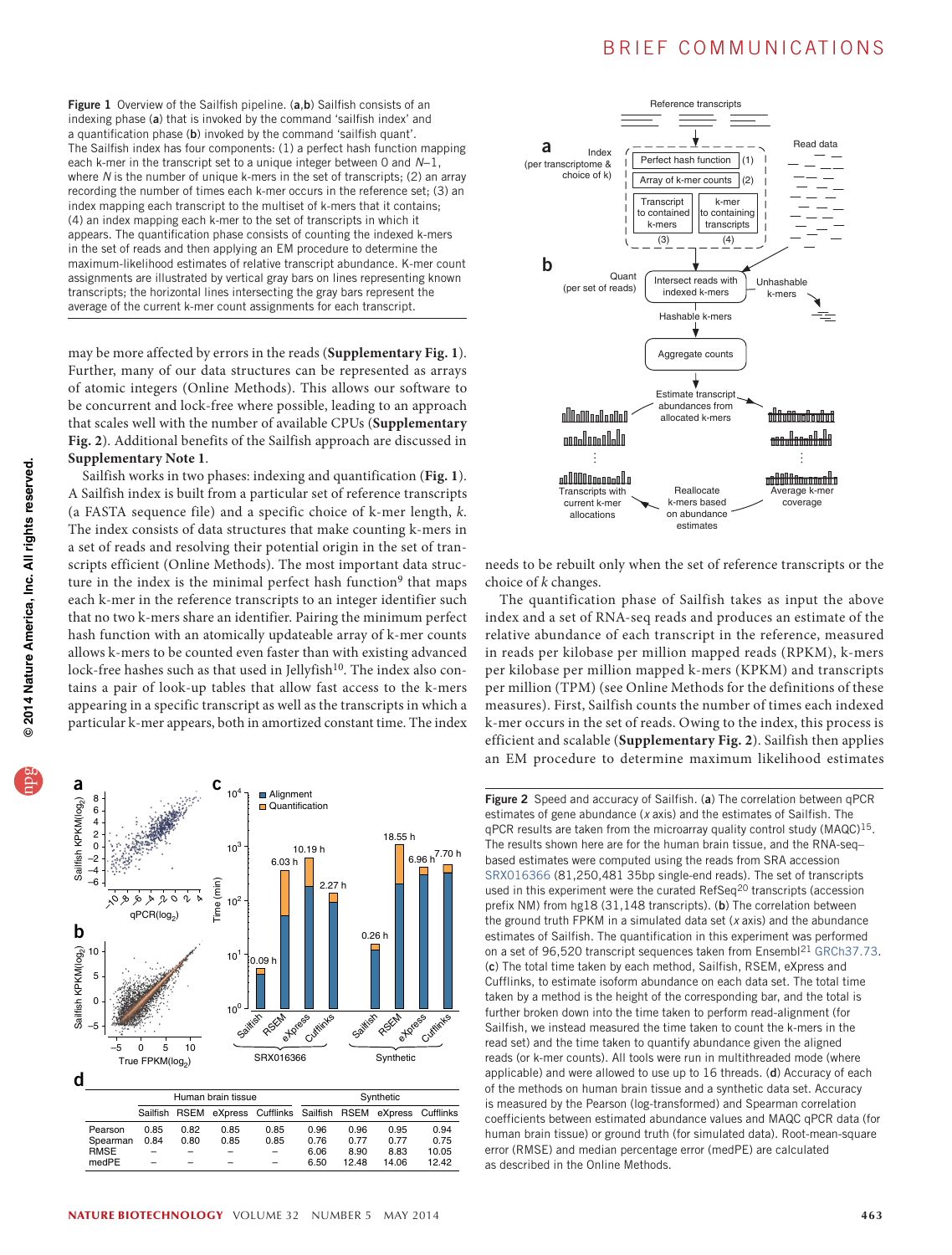### BRIEF COMMUNICATIONS

for the relative abundance of each transcript. Conceptually, this procedure is similar to the EM algorithm used by RSEM<sup>[6](#page-2-12)</sup>, except that k-mers rather than fragments are probabilistically assigned to transcripts, and a two-step variant of EM is used to speed up convergence. The estimation procedure first assigns k-mers proportionally to their occurrence in the transcripts. These initial allocations are then used to estimate the expected coverage for each transcript (Online Methods, equation (3)). In turn, these expected coverage values alter the assignment probabilities of k-mers to transcripts (Online Methods, equation (1)). Using these basic EM steps as a building block, we apply a globally convergent EM acceleration method, SQUAREM<sup>11</sup>, that substantially increases the convergence rate of the estimation procedure by modifying the parameter update step based on the current solution path and the estimated distance from the fixed point (Online Methods, algorithm 2).

We reduce the number of variables that need to be fit by the EM procedure by collapsing k-mers into equivalence classes, where two k-mers are equivalent if they occur in the same set of transcript sequences with the same rate (Online Methods). The idea of data reduction by equivalence classes has been explored in the context of reads<sup>[12,](#page-2-14)13</sup>. Using k-mer equivalence classes has the added benefit that the classes can be computed based solely on the reference transcriptome without considering the read data. This reduction in variables substantially reduces the computational requirements of the EM procedure (**Supplementary Note 1**).

Once the EM procedure converges, the estimated abundances are corrected for systematic errors resulting from sequence composition bias and transcript length using a regression approach similar to a previous method<sup>[14](#page-2-16)</sup>, though using random forest regression instead of a generalized additive model. This correction is applied after initial estimates have been produced rather than at a read mapping or fragment assignment stage, requiring fewer variables to be fit during bias correction.

We compared Sailfish to  $RSEM<sup>6</sup>$  $RSEM<sup>6</sup>$  $RSEM<sup>6</sup>$ , eXpress<sup>[7](#page-2-5)</sup> and Cufflinks<sup>[5](#page-2-4)</sup>, using both real and synthetic data. Accuracy on real data was quantified by the agreement between RNA-seq–based expression estimates computed by each piece of software and qPCR measurements for the same sample (human brain tissue in **[Fig. 2](#page-1-1)** and **Supplementary Fig. 3**, and universal human reference tissue in **Supplementary Fig. 4**). The qPCR measurements for these samples were performed as part of the Microarray Quality Control Study[15;](#page-2-9) RNA-seq experiments were later performed on the same samples<sup>[16](#page-2-9)</sup>. Abundance measurements for qPCR are given at the resolution of genes. To compare these measurements with the transcript-level estimates, we summed the estimates for all isoforms belonging to a gene. We compare predicted abundances using correlation coefficients and, on the synthetic data, root-mean-square error (RMSE) and median percentage error (medPE) (**Supplementary Note 2**). Taken together, these results show that the speed of Sailfish does not sacrifice accuracy (**[Fig. 2](#page-1-1)**).

To show that Sailfish is accurate at the isoform level, we gener-ated synthetic data using the Flux Simulator<sup>[17](#page-2-17)</sup>, which allows versatile modeling of various RNA-seq protocols (**Supplementary Note 3**). Unlike synthetic data used in previous work $6,7$  $6,7$ , the procedure used by the Flux Simulator is not based on the generative model underlying our estimation procedure. Sailfish remains accurate at the isoform level (**[Fig. 2](#page-1-1)** and **Supplementary Figs. 5** and **6**). We also find that Sailfish is robust to differences in the underlying set of reference transcripts used for quantification (**Supplementary Fig. 7**), and that it remains accurate when applied to a collection of highly similar genes (**Supplementary Table 1**).

Sailfish applies the idea of lightweight algorithms to the problem of isoform quantification from RNA-seq reads and in doing so achieves a breakthrough in terms of speed. By eliminating read mapping from the expression estimation pipeline, we improve the speed of the process and also simplify it considerably, eliminating the burden of choosing all but a single parameter from the user. Sailfish can be used in a *de novo* setting for nonmodel organisms, along with other reference-free tools<sup>[18,](#page-2-18)[19](#page-2-19)</sup>, where some or all of the transcripts are assembled directly from the RNAseq reads. The memory usage of Sailfish is similar to that of other tools, using 2–6 Gb of RAM during isoform quantification for the experiments reported here. As the size and number of RNA-seq experiments grow, we expect Sailfish and its paradigm to remain efficient for isoform quantification because the memory footprint is bounded by the size and complexity of the target transcripts, not the number of reads, and the only computation that grows explicitly in the number of reads—k-mer counting—has been designed to effectively exploit many CPU cores.

Sailfish is free and open-source software and is available as **Supplementary Data** and at [http://www.cs.cmu.edu/~ckingsf/](http://www.cs.cmu.edu/~ckingsf/software/sailfish) [software/sailfish](http://www.cs.cmu.edu/~ckingsf/software/sailfish).

#### *Note: Any Supplementary Information and Source Data files are available in the online [version](http://www.nature.com/doifinder/10.1038/nbt.2862) of the paper.*

#### **Acknowledgments**

This work has been partially funded by the US National Science Foundation (CCF-1256087, CCF-1053918, and EF-0849899) and US National Institutes of Health (R21AI085376, R21HG006913 and R01HG007104). C.K. received support as an Alfred P. Sloan Research Fellow. We would like to thank A. Roberts for helping to diagnose and resolve an artifact in an earlier version of this manuscript pertaining to the synthetic data generated by the Flux Simulator.

#### **Author Contributions**

R.P., S.M.M. and C.K. designed the method and algorithms, devised the experiments, and wrote the manuscript. R.P. implemented the Sailfish software.

#### **COMPETING FINANCIAL INTERESTS**

The authors declare no competing financial interests.

Reprints and permissions information is available online at [http://www.nature.com/](http://www.nature.com/reprints/index.html) [reprints/index.html.](http://www.nature.com/reprints/index.html)

- <span id="page-2-0"></span>1. Soneson, C. & Delorenzi, M. *BMC Bioinformatics* 14, 91 (2013).
- <span id="page-2-1"></span>2. Roychowdhury, S. *et al. Sci. Trans. Med.* 111ra121 (2011).
- <span id="page-2-2"></span>3. Langmead, B., Trapnell, C., Pop, M. & Salzberg, S.L. *Genome Biol.* 10, R25 (2009).
- <span id="page-2-3"></span>4. Mortazavi, A., Williams, B.A., McCue, K., Schaeffer, L. & Wold, B. *Nat. Methods* 5, 621–628 (2008).
- <span id="page-2-4"></span>5. Trapnell, C. *et al. Nat. Biotechnol.* 28, 511–515 (2010).
- <span id="page-2-12"></span>6. Li, B. & Dewey, C. *BMC Bioinformatics* 12, 323 (2011).
- <span id="page-2-5"></span>7. Roberts, A. & Pachter, L. *Nat. Methods* 10, 71–73 (2012).
- <span id="page-2-7"></span><span id="page-2-6"></span>8. Philippe, N., Salson, M., Commes, T. & Rivals, E. *Genome Biol.* 14, R30 (2013). 9. Botelho, F.C., Pagh, R. & Ziviani, N. *Proceedings of the 10th International Workshop on Algorithms and Data Structures*, Halifax, NS, Canada, August 15–17, 2007 (eds. Dehne, F., Sack, J.-R. & Zeh, N.)139–150 (Springer, 2007).
- <span id="page-2-8"></span>10. Marçais, G. & Kingsford, C. *Bioinformatics* 27, 764–770 (2011).
- <span id="page-2-13"></span>11. Varadhan, R. & Roland, C. *Scand. J. Stat.* 35, 335–353 (2008).
- <span id="page-2-14"></span>12. Nicolae, M., Mangul, S., Mandoiu, I. & Zelikovsky, A. *Algorithms Mol. Biol.* 6, 9 (2011).
- <span id="page-2-15"></span>13. Salzman, J., Jiang, H. & Wong, W.H. *Stat. Sci.* 26, 62–83 (2011).
- <span id="page-2-16"></span>14. Zheng, W., Chung, L.M. & Zhao, H. *BMC Bioinformatics* 12, 290 (2011).
- <span id="page-2-9"></span>15. Shi, L. *et al. Nat. Biotechnol.* 24, 1151–1161 (2006).
- 16. Bullard, J.H., Purdom, E., Hansen, K.D. & Dudoit, S. *BMC Bioinformatics* 11, 94 (2010).
- <span id="page-2-17"></span>17. Griebel, T. *et al. Nucleic Acids Res.* 40, 10073–10083 (2012).
- <span id="page-2-18"></span>18. Grabherr, M.G. *et al. Nat. Biotechnol.* 29, 644–652 (2011).
- <span id="page-2-19"></span>19. Sacomoto, G.A. *et al. BMC Bioinformatics* 13 (suppl. 6), S5 (2012).
- <span id="page-2-10"></span>20. Pruitt, K.D., Tatusova, T., Brown, G.R. & Maglott, D.R. *Nucleic Acids Res.* 40, D1, D130–D135 (2012).
- <span id="page-2-11"></span>21. Flicek, P. *et al. Nucleic Acids Res.* 41, D1, D48–D55 (2013).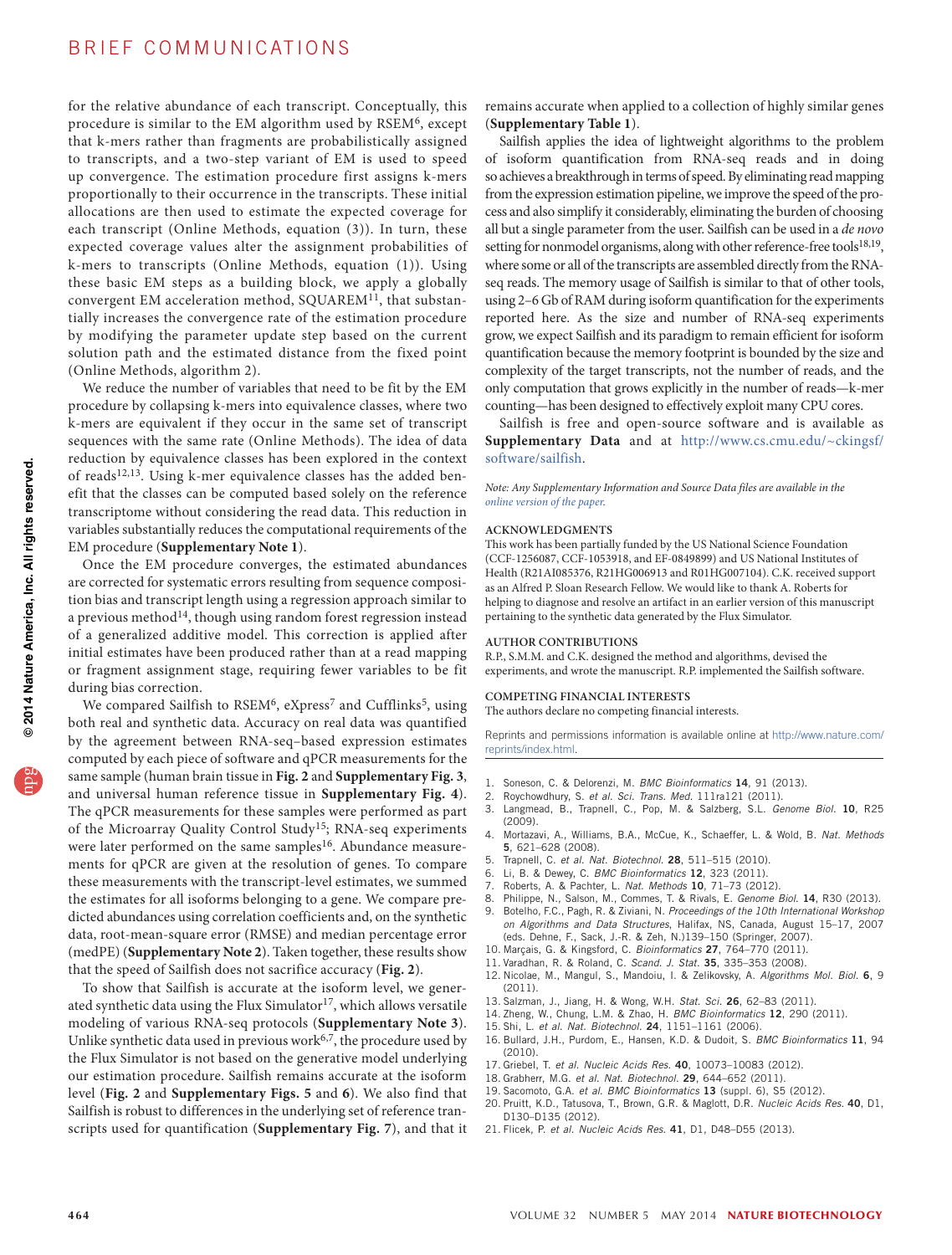### ONLINE METHODS

**Indexing.** The first step in the Sailfish pipeline is building an index from the set of reference transcripts *T*. Given a k-mer length *k*, we compute an index *Ik*(*T*) containing four components. The first component is a minimum perfect hash function *h* on the set of k-mers **kmers**(*T*) contained in *T*. A minimum perfect hash function is a bijection between **kmers**(T) and the set of integers {0,1,…, |**kmers(**T)| – 1}. Sailfish uses the BDZ minimum perfect hash function9. The second component of the index is an array *C* containing a count *C*( $s_i$ ) for every  $s_i \in \textbf{kmers}(T)$ . Finally, the index contains a lookup table mapping each transcript to the multiset of k-mers that it contains, and a reverse lookup table mapping each k-mer to the set of transcripts in which it appears. The index is a product only of the reference transcripts and the choice of *k*, and thus needs only to be recomputed when either of these change.

**Quantification.** The second step in the Sailfish pipeline is the quantification of relative transcript abundance; this requires the Sailfish index  $I_k(T)$  for the reference transcripts *T* as well as a set of RNA-seq reads R. First, we count the number of occurrences of each  $s_i$  ∈ **kmers**(*T*)  $\cap$  **kmers**( $\Re$ ). Because we know exactly the set of k-mers that need to be counted and already have a perfect hash function *h* for this set, we can perform this counting in a particularly efficient manner, even faster than efficient hash-based approaches. For example, performing concurrent 20-mer lookups using 8 threads, Jellyfish<sup>10</sup> requires an average of 0.35 µs/key while the minimal perfect hash requires an average of 0.1  $\mu$ s/key. We maintain an array  $C_{\Re}$  of the appropriate size  $|\mathbf{kmers}(T)|$ , where  $C_{\Re}(h(s_i))$  contains the number of times we have thus far observed *si* in R.

In an unstranded protocol, sequencing reads, and hence the k-mers they contain, may originate from transcripts in either the forward or reverse direction. To account for both possibilities, we check both the forward and reverse-complement k-mers from each read and use a majority-rule heuristic to determine which of the k-mers to increment in the final array of counts *C*<sub>R</sub>. If the number of k-mers appearing in *h* from the forward direction of the read is greater than the number of reverse-complement k-mers, then we only increment the counts for k-mers appearing in this read in the forward direction. Otherwise, only counts for k-mers appearing in the reversecomplement of this read are incremented in the array of counts. Ties are broken in favor of the forward-directed reads. In a stranded RNA-seq protocol, the reads have a known orientation. Reads provided to Sailfish can be specified as originating from unstranded, forward-strand or reverse-strand reads, and the appropriate k-mers are counted in each case. By taking advantage of atomic integers and the compare-and-swap (CAS) operation provided by modern processors, which allows many hardware threads to efficiently update the value of a memory location without the need for explicit locking, we can stream through and update the counts in  $C_{\Re}$  in parallel while sustaining very little resource contention.

We then apply an expectation-maximization (EM) algorithm to obtain estimates of the relative abundance of each transcript. We define a k-mer equivalence class as the set of all k-mers that appear in the same set of transcripts with the same frequency. In other words, let  $\times$ ( $s$ ) be a vector such that entry *t* of *×*(*s*) gives how many times k-mer *s* appears in transcript *t*∈ *T*. Then the equivalence class of a k-mer  $s_i$  is given by  $[s_i] = \{s_j \in \text{kmers}(T) : x \in S_j\}$  $(s_j) = x(s_j)$ . When performing the EM procedure, we will allocate counts to transcripts according to the set of equivalence classes rather than the full set of k-mers. We will let

$$
L(s_i) = \sum_{s_j \in [s_i]} C_{\Re}\left(h(s_j)\right) \tag{1}
$$

denote the total count of k-mers in R that originate from equivalence class [*si*]. We say that transcript *t* contains equivalence class [*s*] if [*s*] is a subset of the multiset of k-mers of *t* and denote this by  $[s] \subseteq t$ .

**Estimating abundances via an EM algorithm.** The EM algorithm (Algo. 1) alternates between estimating the fraction of counts of each observed k-mer that originates from each transcript (E-step) and estimating the relative abundances of all transcripts given this allocation (M-step). We initially allocate k-mers to transcripts proportional to their occurrences in the transcript (i.e., if a transcript is the only potential origin for a particular k-mer, then all observations of that k-mer are attributed to this transcript, whereas for a k-mer that appears once in each of *n* different transcripts and occurs *m* times in the set of reads, *m*/*n* observations are attributed to each potential transcript of origin).

The E-step of the EM algorithm computes the fraction of each k-mer equivalence class's total count that is allocated to each transcript. For equivalence class  $[s_i]$  and transcript  $t_i$ , this value is computed by

$$
\alpha(j,i) = \frac{\mu_i^{\prime} \mathcal{L}(s_j)}{\sum_{t \supseteq \{s_j\}} \mu_t^{\prime}}
$$
\n(2)

where  $\mu'_i$  is the currently estimated relative abundance of transcript  $i$ . These allocations are then used in the M-step of the algorithm to compute the relative abundance of each transcript. The relative abundance of transcript *i* is estimated by

$$
\mu'_i = \frac{\mu_i}{\sum_{t_j \in T} \mu_j} \tag{3}
$$

where  $\mu_i$  is

$$
\mu_i = \frac{\sum_{\left[s_j\right] \subseteq t_i} \alpha(j,i)}{l'_i} \tag{4}
$$

The variable *li*′ denotes the adjusted length of transcript *i* and is simply  $l_i' = l_i - k + 1$ , where  $l_i$  is the length of transcript *i* in nucleotides.

However, rather than perform the standard EM update steps, we perform updates according to the SQUAREM procedure<sup>11</sup> described in Algo. 2, where  $\mu' = \mu'_{0}, \ldots, \mu'_{|T|}$  is a vector of relative abundance maximum-likelihood estimates, and EM(•) is a standard iteration of the expectation-maximization procedure as outlined in Algo. 1. For a detailed explanation of the SQUAREM procedure and its proof of convergence, see ref. 11. Intuitively, the SQUAREM procedure builds an approximation of the Jacobian of  $\mu'$  from three successive steps along the EM solution path, and uses the magnitude of the differences between these solutions to determine a step size by which to update the estimates according to the update rule (line 7). The procedure is then capable of making relatively large updates to the  $\mu'$  parameters, which substantially improves the speed of convergence. In Sailfish, the iterative SQUAREM procedure is repeated until a specified convergence criterion is met (by default, the procedure terminates when no transcript with a relative abundance greater than 10−7 has a relative change greater than half of a percent between consecutive iterations). Additionally, a user may specify either a fixed number of iterations to perform or a required minimum relative change, ε, in transcript abundance estimates between SQUAREM iterations; if no relative change in transcript abundance exceeds ε, then the procedure is considered to have converged and the estimation procedure terminates.

**Bias correction.** The bias correction procedure implemented in Sailfish is based on the model introduced by Zheng *et al.*14. Briefly, it performs a regression analysis on a set of potential bias factors where the response variables are the estimated transcript abundances (KPKMs). Sailfish automatically considers transcript length, GC content and dinucleotide frequencies as potential bias factors, as this specific set of features was suggested by Zheng *et al.*14 For each transcript, the prediction of the regression model represents the contribution of the bias factors to this transcript's estimated abundance. Hence, these regression estimates (which may be positive or negative) are subtracted from the original estimates to obtain bias-corrected KPKMs. For further details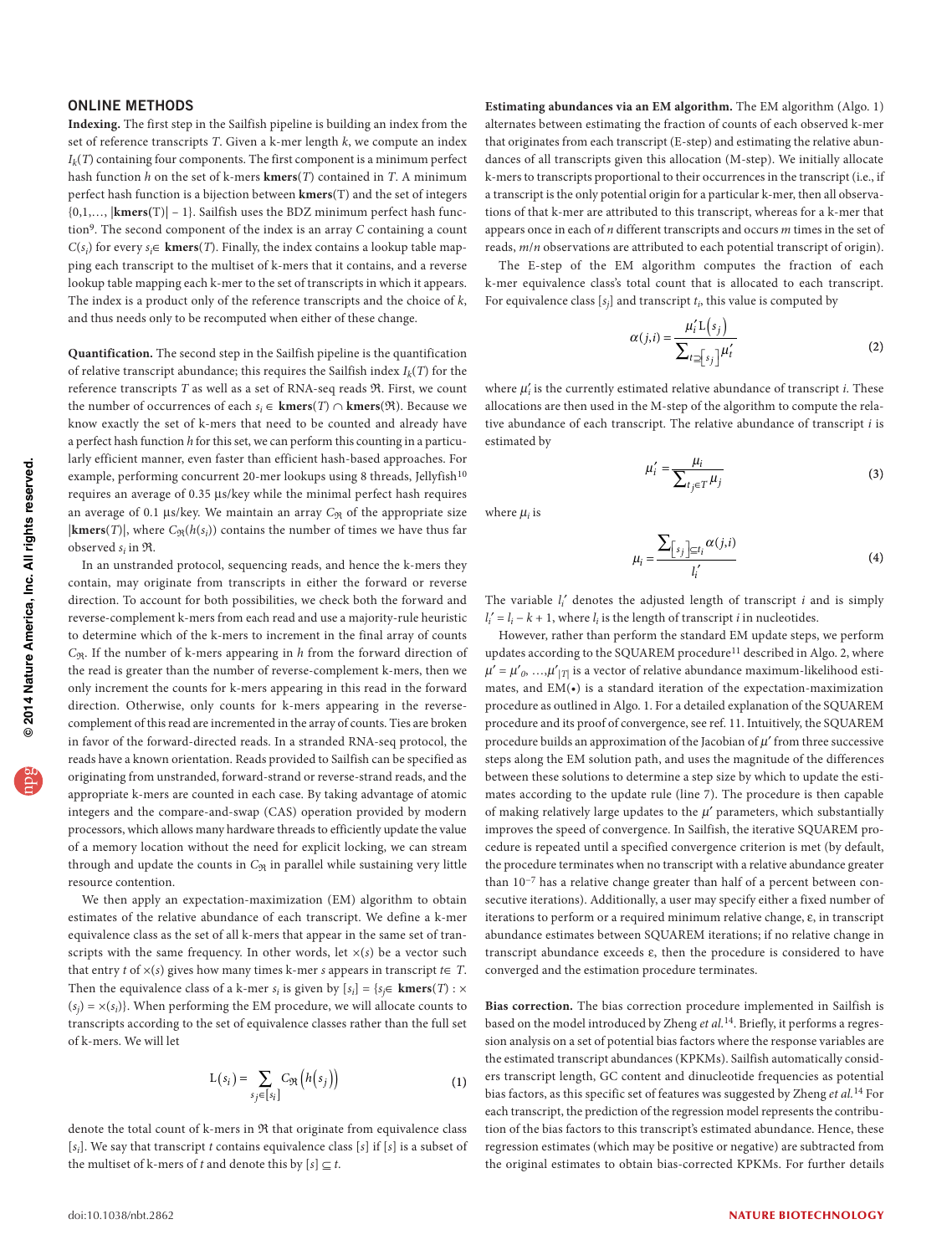on this bias correction procedure, see ref. 14. The original method used a generalized additive model for regression; Sailfish implements the approach using random forest regression to leverage high-performance implementations of this technique. The key idea here is to do the bias correction after abundance estimation rather than earlier in the pipeline. The bias correction of Sailfish can be disabled with the --no-bias-correction command line option. Finally, we note that it is possible to include other potential features, like normalized coverage plots that can encode positional bias, into the bias correction phase. However, in the current version of Sailfish, we have not implemented or tested bias correction for these features.

**Computing KPKM, RPKM and TPM.** Sailfish outputs K-mers Per Kilobase per Million mapped k-mers (KPKM), Reads Per Kilobase per Million mapped reads (RPKM) and Transcripts Per Million (TPM) as quantities predicting the relative abundance of different isoforms. The RPKM estimate is the most commonly used and is ideally 109 times the rate at which reads are observed at a given position, but the TPM estimate has also become somewhat common6. For Sailfish, the KPKM measure is more natural than RPKM, as the k-mer is the basic unit of transcript coverage; however, the two measures are proportional. Given the relative transcript abundances estimated by the EM procedure described above, the TPM for transcript *i* is given by

$$
TPM_i = 10^6 \,\mu'_i \tag{5}
$$

Let *Ci* be the number of k-mers mapped to transcript *i*. Then, the KPKM is given by

$$
KPKM_i = \frac{\frac{C_i}{l_i/10^3}}{\frac{N}{l_10^6}} = \frac{10^9 \frac{C_i}{l_i}}{N} \approx \frac{10^9 \mu_i}{N}
$$
 (6)

where *N* is the total count of mapped (i.e., hashable) k-mers and the final equality is approximate only because we replace *li* with *li*′. The KPKM is proportional to the RPKM, which can be estimated by replacing *Ci* with the estimated number of reads mapped to transcript *i*, and *N* with the estimated number of mapped reads; these can be calculated from the mapped k-mer counts and the average read length. The Fragments Per Kilobase per Million mapped fragments (FPKM) measure is also proportional to the K/RPKM, but is meant to denote that fragments rather than reads are mapped—for single end data, the reads and fragments coincide, for paired-end data, each concordant read pair is considered a single fragment.

**Accuracy metrics.** For all experiments, the Pearson correlation metric was computed between estimates of abundance that were log transformed. As in previous work $6$ , this was done to prevent the most abundant transcripts from dominating the correlations, but it necessitates discarding samples that have either a true or estimated abundance of 0. Spearman correlations were computed on estimates that were not log transformed. For the synthetic data, we additionally compute the Root Mean Squared Error (RMSE) and median Percentage Error. Given the vectors  $x = x_1, x_2, ..., x_n$  of groundtruth abundances and  $y = y_1, y_2, ..., y_n$  of estimated abundances, the RMSE is defined as

$$
RMSE(\mathbf{x}, \mathbf{y}) = \sqrt{\frac{\sum_{i=1}^{n} (x_i - y_i)^2}{n}}
$$
(7)

The percentage error (PE) between a true abundance  $x_i$  and the corresponding estimate  $y_i$  is defined as

$$
PE(x_i, y_i) = 100 \times \frac{|x_i - y_i|}{x_i}
$$
 (8)

Unlike the definition presented in other work $12$ , we do not define division by 0 when computing the percentage error. We then define the medPE as the median of the percentage error for all transcripts that have a true abundance greater than 0 (i.e., the median of the values  $PE(x_i, y_i)$  for all  $1 \le i \le n$ where  $x_i \neq 0$ ).

When comparing against the qPCR-based abundances, we used the KPKM estimates produced by Sailfish and FPKM estimates produced by RSEM, Cufflinks and eXpress directly. The FluxSimulator records the number of reads that were actually generated by each transcript during the simulated sequencing experiment. These read counts and the transcript lengths were used to compute the ground truth FPKMs directly using equation (6). However, we found that the FPKM estimates computed by RSEM, eXpress and Cufflinks appeared, for a number of transcripts, to be systematically inflated with respect to the ground truth FPKMs (this inflation persisted even when estimates were compared directly to ground truth relative transcript fractions). This appears to be due to the effective-length normalization procedures employed by these methods. Indeed, when Cufflinks was run with --no-effectivelength-correction, the RMSE and medPE decreased significantly, while the correlations with ground truth FPKMs increased marginally as well. Thus, for the synthetic tests, all Cufflinks results were computed with the --noeffective-length-correction flag enabled. Though RSEM and eXpress do not expose such a flag directly, we computed FPKM estimates without effective-length corrections for these methods by using the estimated read counts (output directly by both methods) and the true transcript lengths using equation (6). Using FPKMs computed in this manner reduced the RMSE from 2,083.04 to 8.83 and medPE from 19.03 to 14.06 for eXpress and reduced the RMSE from 18.77 to 8.90 and the medPE from 17.90 to 12.48 for RSEM. Sailfish computes the estimated k-mer counts and KPKMs in a consistent manner directly from the underlying transcript abundances, so there is no difference between the KPKMs provided by Sailfish and those that would be computed using the estimated k-mer counts directly.

**Simulated data.** The simulated *Homo sapiens* RNA-seq data were generated by the Flux Simulator17 v1.2.1 with the parameters listed in **Supplementary Note 3**. This resulted in a dataset of 75 M 76 bp  $\times$  2 paired-end reads. The reads produced by the Flux Simulator are grouped by their origin (i.e., reads originating from the same genomic locus appear together in the read file). However, this synthetic artifact violates the assumption made by eXpress that reads are produced in a random order. Thus, we post-process the reads generated by the Flux Simulator and shuffle them (while keeping mates appropriately paired) into a random order. We also randomize the orientation of these reads to simulate an unstranded protocol. The shuffled, mate-pair reads are then split into separate files. To ensure a sufficient mapping rate under the parameters used to produce alignments for eXpress and Cufflinks (−v 3 for Bowtie and −N 3 for TopHat<sup>22</sup>), the synthetic reads were quality trimmed using SICKLE [\(https://github.com/najoshi/sickle\)](https://github.com/najoshi/sickle) with the default parameters. Untrimmed reads are more appropriate for RSEM's default parameters, and so RSEM was provided with untrimmed reads. While mapping rates increased significantly for the trimmed reads, the overall accuracy of the methods depended little on whether trimmed or untrimmed reads were used. RSEM, eXpress and Cufflinks were all given paired-end alignments since they make special use of these data. TopHat<sup>22</sup> was provided with the option --mate-inner-dist 200, to adjust the expected mate-pair inner-distance to the simulated average, and Bowtie was given the option −X 800 to ensure that paired-end reads originating from all valid fragments would be considered. The untrimmed synthetic read files were provided directly to Sailfish without any extra information since the same quantification procedure is used whether single or paired-end reads are provided.

Software comparisons. For eXpress, all reads were aligned with Bowtie<sup>3</sup> v0.12.9 using the parameters −a and −v 3, as suggested in the eXpress manuscript, which allows up to three mismatches per read and reports all